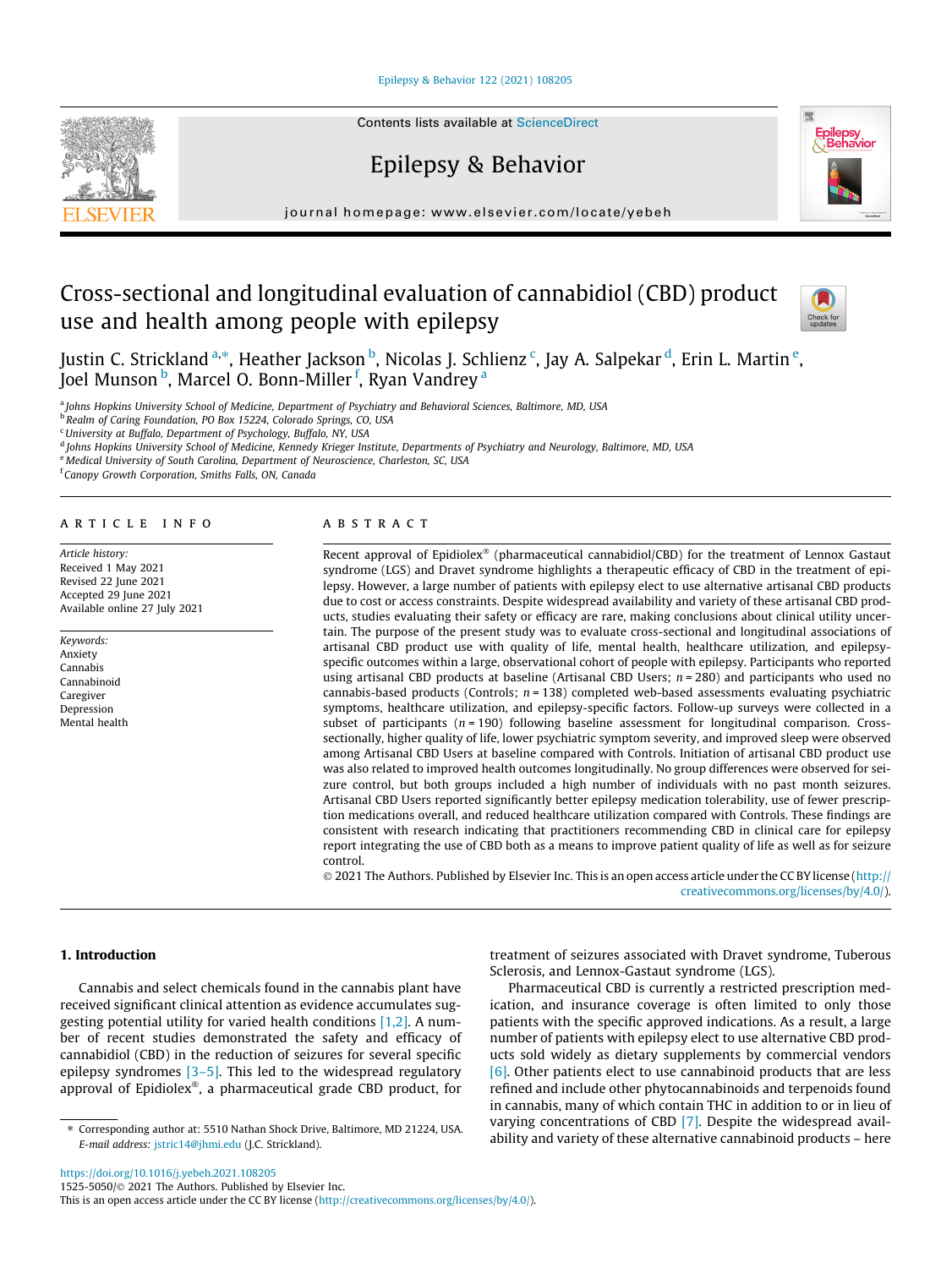referred to as artisanal CBD in contrast to pharmaceutical CBD – controlled studies evaluating their safety or efficacy are rare, making conclusions about the clinical utility of these products uncertain.

In addition to implications for seizure control, CBD products may prove valuable for their effects on psychosocial function and psychiatric health. It is well known that behavioral issues, especially psychiatric disorders, are overrepresented among people with epilepsy  $[8,9]$ . The overlap is so prominent that recent trends in epilepsy management include increased attention to cognitive and psychiatric comorbidities that are associated with seizure activity [\[10\].](#page-7-0) Accumulating evidence from laboratory experiments and observational studies suggest associations between CBD use and improved psychiatric health, sleep, and quality of life [e.g., [\[11,12–15\]\]](#page-7-0). Thus, CBD-dominant cannabis products may produce anticonvulsant effects and attenuate psychiatric symptoms in a manner similar to other pharmaceuticals (e.g., divalproex sodium), but perhaps with a more favorable drug tolerability profile.

The purpose of the present analysis was to evaluate the crosssectional and longitudinal associations of artisanal CBD product use with quality of life, mental health, healthcare utilization, and epilepsy-specific outcomes within a large, observational cohort of people with epilepsy. This study extends previously published studies by evaluating health outcomes in a large cohort of people with epilepsy using artisanal cannabinoid products compared with a control group, as well as a within-subject longitudinal evaluation of a subset of participants who initiated artisanal CBD product use during study participation.

#### 2. Materials and methods

#### 2.1. Study overview

Data were collected as a part of an observational cohort study conducted by Realm of Caring Foundation (Colorado Springs, CO, USA), a nonprofit organization dedicated to therapeutic cannabinoid research and education, in collaboration with researchers at the Johns Hopkins University School of Medicine (Baltimore, MD, USA). Potential participants were recruited using patient registries from Realm of Caring Foundation and social media posts. Registered patients (or their adult caregivers) who were already using a cannabinoid product, as well as those who were considering initiation of product use, were targeted for recruitment. All assessments were completed online using a survey platform hosted by Qualtrics (Provo, UT, USA). The study was approved by the Johns Hopkins University School of Medicine Institutional Review Board and informed consent was obtained.

# 2.2. Participants

Participants ( $n = 1783$ ) who were enrolled in the parent study between April 2016 and July 2020 were considered for this analysis. We identified all participants who self-reported a current primary or secondary diagnosis of epilepsy by a doctor  $(n = 426$  epilepsy cohort). An additional 6 participants who reported using pharmaceutical CBD and 2 participants who reported use of specific products that could be verified as a THC-dominant cannabis-based product were removed, resulting in a final sample size of 418 in the epilepsy cohort. Of these, 71 were adult patients who used an artisanal CBD product for medicinal purposes and 209 were adult caregivers of children or dependent adults who used an artisanal CBD product for medicinal purposes (Artisanal CBD Users;  $n = 280$ ). A control group consisted of 29 adult patients who were considering, but had not yet initiated artisanal CBD product use, and 109 adult caregivers who were considering artisanal CBD product use for a dependent child or adult patient (Controls:  $n = 138$ ). Note that a subset of these participants were included in a larger analysis of health outcomes within the parent study [\[15\].](#page-7-0) That prior analysis analyzed data over a shorter time period (i.e., April 2016 to February 2018) and did not evaluate outcomes specific to the cohort of people with epilepsy or examine epilepsy-specific measures.

# 2.3. Procedures and measures

Participants completed a web-based survey that measured several health content areas. Participants were either adults (18 years or older) who were capable of self-reporting all information on their own behalf or were the caregivers of children or dependent adult patients, in which case the caregiver completed study assessments based on observations of or interactions with the dependent patient under their care. Following completion of a baseline assessment, participants were prompted via e-mail to complete followup assessments at 3-month intervals. Approximately half of participants completed at least one follow-up assessment ( $n = 190$  participants in the longitudinal cohort; 45.5% of the baseline sample). Participants that recorded any follow-up assessment completed an average of 2.6 follow-ups (median = 2) that occurred an average of 14 months after baseline assessment.

The survey included validated assessments of past month quality of life [World Health Organization Quality of Life assessment; WHOQOL-BREF; [\[16\]\]](#page-7-0), pain [Numeric Pain Rating Scale; NPRS; [\[17\]](#page-7-0)], anxiety and depression [Hospital Anxiety and Depression Scale; HADS; [18], and sleep [Pittsburgh Sleep Quality Index [PSQI] for adults, [\[19\],](#page-7-0) and abbreviated Children's Sleep Habits Questionnaire [CSHQ] for children, [\[20\]\]](#page-7-0). Pain is not typically considered a symptom of epilepsy and therefore was included in our analyses as a negative control (i.e., measure not expected to change in this population by product use). The WHOQOL-BREF contained measures of quality of life, health satisfaction, and subscales comprised of Physical Health, Psychological Health, Social Health, and Environment (i.e., safety and security, home and physical environment satisfaction, finance) domains. Caregiver burden was assessed using the Zarit Burden Interview Brief version [\[21\]](#page-7-0), which includes subscales evaluating Role Strain (i.e., stress due to role conflict or overload) and Personal Strain (i.e., personal stress from the experience of caretaking). Higher scores on the WHOQOL-BREF measures are considered a positive health outcome, whereas lower scores on all other measures are considered a positive health outcome. Healthcare utilization variables included current prescription medication use, over-the-counter (OTC) medication use, and past-month outpatient healthcare visits, emergency department visits, hospital admissions, and sick days from work/school. All cannabinoid product(s) used as well as daily dose of CBD and other cannabinoids were recorded, to the extent possible. Free-text questions were included to index experienced adverse effects (''How has therapeutic use of cannabis/cannabinoids harmed or caused problems for the participant?") and reasons for artisanal CBD product discontinuation (''Why did the participant stop medical use of cannabis/cannabinoid therapy?"). Participants were entered into a monthly raffle to win one of twenty \$50 gift cards each time they completed a survey.

Participants could opt-in to an epilepsy-specific breakout assessment after completing the baseline survey ( $n = 194$  participants from the baseline cohort opted-in). This epilepsy-specific breakout contained measures specific to epilepsy function, including epilepsy medication side effects collected using the Liverpool Adverse Events Profile (Supplemental Materials) [\[22\]](#page-7-0) and information about the frequency of generalized and non-generalized seizures. These breakout surveys were not completed at the same time as the baseline assessment; therefore, we used information about CBD product use collected in the epilepsy-specific breakout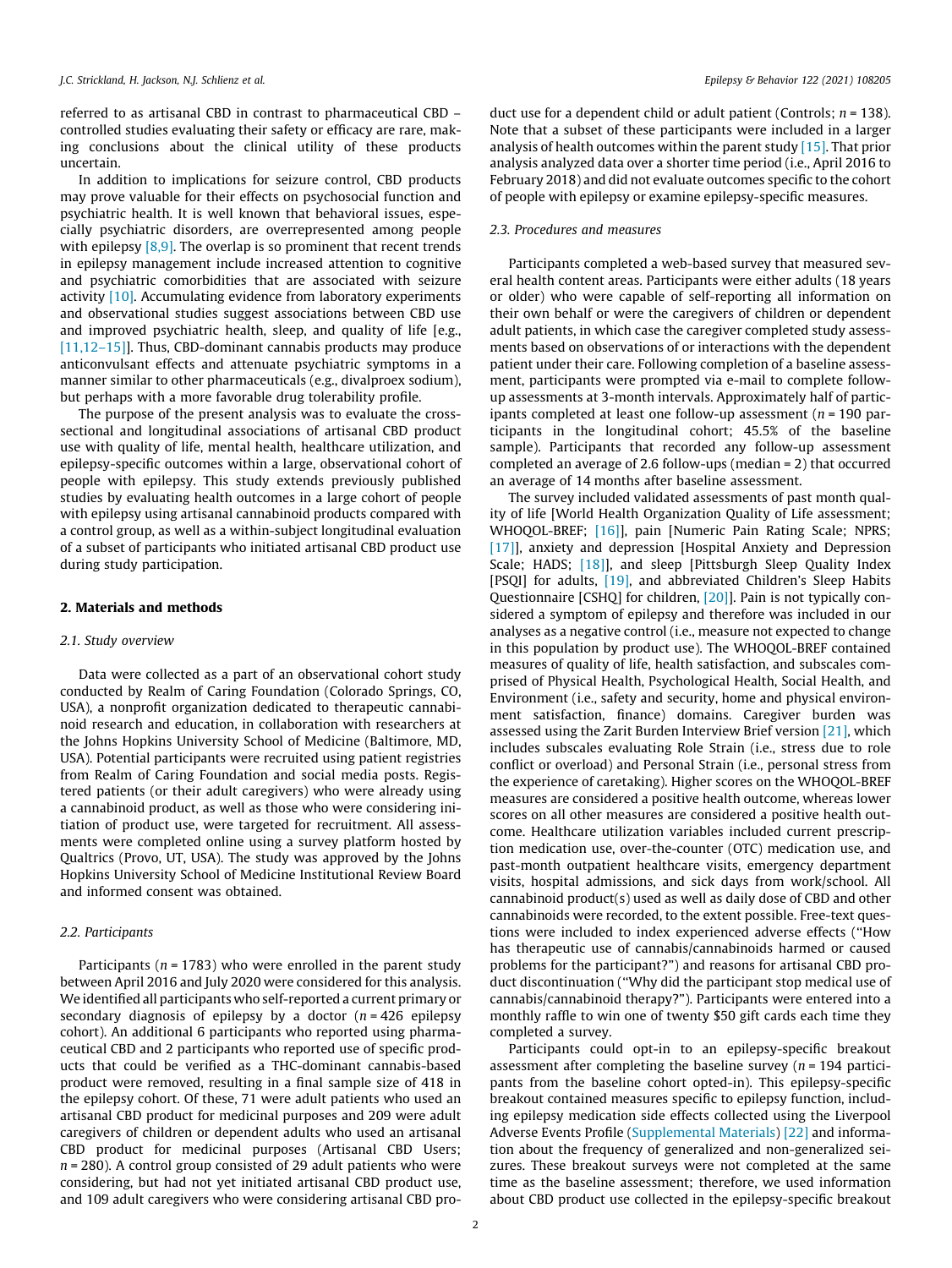to categorize each participant as an Artisanal CBD User or Control for those data.

# 2.4. Data analysis

Sample demographics and characteristics were first compared between Artisanal CBD Users and Controls using independent samples t-tests (continuous) or Fisher's exact test (dichotomous). Baseline health outcomes were then compared between groups using independent samples t-tests and effect sizes were summarized as Cohen's d. Additional comparisons using available clinical cutoff criteria were made using logistic regression and effect sizes summarized as odds ratios. Secondary analyses evaluated the relation between product dosing (CBD raw and weight-adjusted daily oral dose) and clinical outcomes using linear or logistic regression.

Data on epilepsy medication side effects were available for a subset of participants who completed the breakout assessment. Comparisons of total scores and individual items by artisanal CBD use status were made using independent samples t-tests. Additional analyses controlled for concomitant anticonvulsive medication use (dichotomous yes/no).

Finally, longitudinal data from available participants were analyzed using linear mixed effect models. Primary models tested whether the impact of time (baseline versus follow-up) differed between Controls who (1) initiated cannabis use during followup  $(N = 27)$  or  $(2)$  did not initiate cannabis use at any time point  $(N = 20)$ . Significant interactions were followed up by tests for change within each group. Secondary analyses were conducted with Artisanal CBD Users at baseline who sustained artisanal CBD use at all follow-up assessments  $(N = 128)$ . Models were only tested for continuous variables given concerns about the small sample size and precision of estimates for conducting generalized linear models with either dichotomous or count variables.

All analyses were conducted using R Statistical analysis software with two-tailed tests and a type I error rate of 0.05.

# 3. Results

### 3.1. Sample characteristics and artisanal CBD product use

Participants were predominantly Caucasian (74%) with a roughly even split by gender (55% female) (Table 1). Participants

#### Table 1

Participant demographics by Artisanal CBD product use.

were, on average, 21 years old (51% under 18 years old) and the majority (90%) had no history of non-medicinal (''recreational") cannabis use. Consistent with the nature of the analyzed sample, the majority of participants reported epilepsy as their primary medical condition (93%). The other 7% reported epilepsy secondary to cancer, autoimmune conditions, neuropsychiatric conditions, chronic pain, insomnia/sleep disorders, or other conditions. Artisanal CBD Users did not significantly differ from Controls on demographic variables, with the exception that they were more likely to report lifetime non-medicinal cannabis use,  $OR = 2.76$ ,  $p = .02$ . The majority of participants using an artisanal CBD product reported using it as an adjunctive medication ( $n = 126$ ; 45%). The remaining reported use as a last resort (after all other options failed;  $n = 82$ , 29%), secondary treatment (use after initial treatment failed;  $n = 44$ , 16%), as a first line treatment ( $n = 17, 6%$ ), or were unsure  $(n = 11:4\%)$ .

Most participants within the Artisanal CBD User group ( $n = 217$ ) of 280) indicated use of a specific product that could be verified as a CBD-dominant cannabis-based product. Sixty-three participants indicated use of a cannabis-based product at baseline but did not provide specific product details. Health-related outcomes from this group did not differ from those using known products, and effect sizes for analyses of health-related outcomes were similar when comparisons included this group versus excluded them. Therefore, for purpose of analysis, it is assumed that these participants were using an artisanal CBD product. A subset of Artisanal CBD Users reported also using known THC-dominant products ( $n = 25$ ), products containing high concentrations of both CBD and THC  $(n = 9)$ , or products in which the primary chemical constituent was a minor cannabinoid such as CBG, CBN, THC-A, CBD-A, or THC-V  $(n = 7)$ . Product information necessary to calculate daily dose for CBD was available from 110 participants. The median absolute CBD dose was 50.0 mg/day (IQR =  $23.4-150.0$  mg/day) with a weightadjusted dose of 1.4 mg/kg/day (IQR =  $0.5-2.8$  mg/kg/day).

# 3.2. Seizure control and epilepsy medication adverse effects

[Fig. 1](#page-3-0) contains box-plots of past-month generalized and nongeneralized seizure types as reported in the epilepsy-specific survey. Although Artisanal CBD Users who completed the supplemental epilepsy-focused survey ( $n = 138$ ) reported qualitatively fewer seizures than Controls ( $N = 56$ ), group differences for pastmonth generalized ( $p = .87$ ) or other, ( $p = .34$ ) seizure types were

|                                   | Controls $(N = 138)$ | Artisanal CBD Users $(N = 280)$ | $\boldsymbol{p}$ | Effect Size <sup>a</sup> |
|-----------------------------------|----------------------|---------------------------------|------------------|--------------------------|
| <b>Demographics</b>               |                      |                                 |                  |                          |
| Age in years (mean [sd])          | 19.6(15.0)           | 22.3(16.3)                      | 0.10             | 0.17                     |
| Under 18                          | 56.5%                | 48.0%                           | 0.12             | 0.71                     |
| Female                            | 56.5%                | 55.0%                           | 0.83             | 0.94                     |
| White                             | 75.9%                | 72.4%                           | 0.47             | 0.83                     |
| Patient with autism               | 14.5%                | 14.6%                           | 0.99             | 1.01                     |
| <b>Non-Medicinal Cannabis Use</b> |                      |                                 |                  |                          |
| Lifetime                          | 5.1%                 | 12.9%                           | 0.02             | 2.76                     |
| Past year                         | 3.6%                 | 7.1%                            | 0.19             | 2.04                     |
| Past month                        | 2.2%                 | 5.0%                            | 0.20             | 2.36                     |
| <b>Primary Medical Condition</b>  |                      |                                 |                  |                          |
| Cancer                            | 1.4%                 | 0.7%                            | 0.92             |                          |
| Autoimmune                        | 0.7%                 | 0.7%                            |                  |                          |
| Neurological                      | 93.5%                | 92.9%                           |                  |                          |
| Neuropsychiatric                  | 3.6%                 | 3.9%                            |                  |                          |
| Behavioral                        | 0.0%                 | 0.0%                            |                  |                          |
| Chronic pain                      | 0.7%                 | 0.7%                            |                  |                          |
| Insomnia/sleep disorder           | 0.0%                 | 0.4%                            |                  |                          |
| Other                             | 0.0%                 | 0.7%                            |                  |                          |
|                                   |                      |                                 |                  |                          |

 $a$  Effect sizes summarized as Cohen's  $d$  for age and odd's ratios otherwise.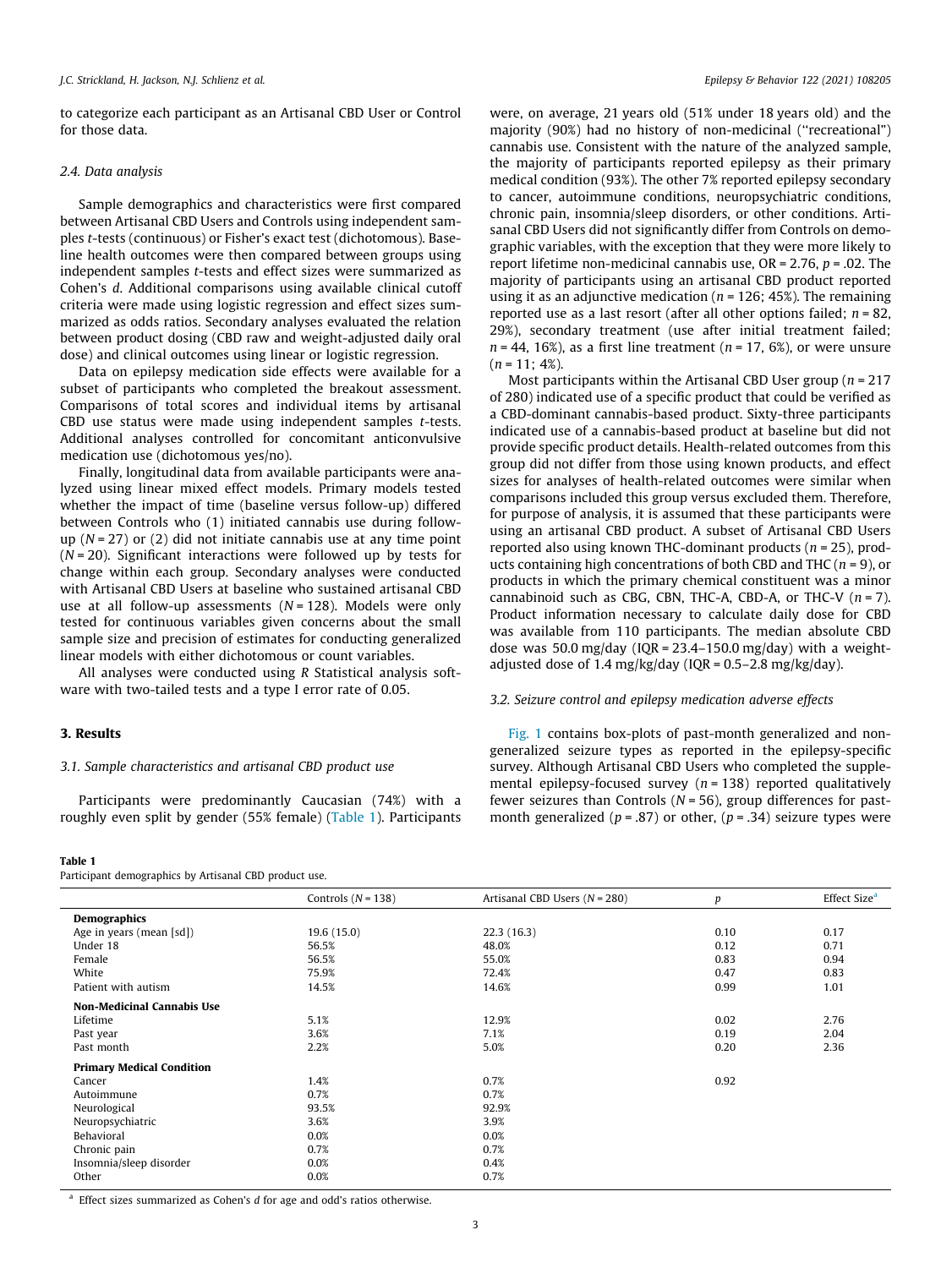<span id="page-3-0"></span>

Fig. 1. Seizure Control by Artisanal CBD product use. Plotted are individual participant data and median/interquartile range plots of past-month generalized (left panel) and non-generalized (right panel) seizures by artisanal CBD product use. Lines demarcate 25th–75th percentile and median. Y-axes are plotted to each group's 90th percentile. Artisanal refers to non-pharmaceutical (i.e., non-Epidiolex®) use.

not statistically significant. A floor effect may have contributed to this outcome because 49% of participants reported no past-month generalized seizures and 41% reported no past-month nongeneralized seizure types.

Artisanal CBD Users reported lower epilepsy medication-related adverse effects than Controls,  $t_{192} = 3.42$ ,  $p < .001$ ,  $d = 0.54$  [\(Fig. 2\)](#page-4-0), as well as a lower odds of meeting threshold adverse event scores than Controls,  $OR = 0.49$ ,  $p < .05$ . Significant group differences on the severity of individual items from the Liverpool Adverse Events Profile were observed for Anger, Concentration, Dizzy, Hair Loss, Memory, Restlessness, Sleep, Sleepiness, Tiredness, Unsteadiness, and Vision (all p-values <0.05). Controlling for the use of concomitant seizure medication did not change the significance or direction of the group differences on epilepsy medication-related adverse effects scores,  $b = -6.14$ ,  $p < .01$ , and people using concomitant seizure medications also reported greater side-effect scores,  $b = 5.05$ ,  $p < .05$ .

# 3.3. Baseline comparisons

#### 3.3.1. Quality of life, pain, mood, and sleep

Compared with Controls, Artisanal CBD Users had greater health satisfaction,  $t_{254} = 3.00$ ,  $p < .01$ ,  $d = 0.40$ , scores on the WHOQOL-BREF. Ratings of Quality of Life were qualitatively higher among Artisanal CBD Users compared with Controls, but the difference was not statistically significant,  $t_{260}$  = 1.94,  $p$  = .053,  $d$  = 0.26. Scores on the composite Psychological Health domain of the WHOQOL-BREF were also higher for Artisanal CBD Users compared with Controls,  $t_{254}$  = 2.18,  $p < .05$ ,  $d = 0.29$ , whereas scores on the Physical Health,  $t_{253}$  = 1.54,  $p$  = .13,  $d$  = 0.21, Social Relationships,  $t_{243} = 0.80$ ,  $p = .43$ ,  $d = 0.11$ , and Environment,  $t_{259} = 0.20$ ,  $p = .84$ ,  $d = -0.03$ , domains did not significantly differ.

Overall, pain scores in this cohort were low in both groups (Recent Average Pain Mean: Artisanal CBD Users = 2.5, Control = 2.7). Consistent with these low scores, and because chronic pain is not typically a symptom of epilepsy, Artisanal CBD Users did not differ from Controls on pain measures, including recent average pain,  $t_{332} = 0.73$ ,  $p = .47$ ,  $d = 0.09$ , or recent worst pain,  $t_{331} = 0.49, p = .62, d = 0.06.$ 

Artisanal CBD Users endorsed lower anxiety,  $t_{307}$  = 3.18,  $p < .01$ ,  $d = 0.38$ , and depression,  $t_{308} = 2.14$ ,  $p < .05$ ,  $d = 0.26$ , scores on the HADS compared with Controls [\(Fig. 3](#page-5-0)). Current CBD product use

was associated with a lower odds of meeting clinical threshold anxiety scores (composite score 8+; Zigmond and Snaith), OR = 0.49,  $p < .01$ , but the odds of meeting clinical threshold depression scores (composite score 8+; Zigmond and Snaith) were not significantly different between groups,  $OR = 0.79$ ,  $p = .35$ .

Sleep scores were lower (indicating better sleep) for adult Artisanal CBD Users compared with adult Controls on the PSQI,  $t_{129}$  = 2.20, p < .05, d = 0.42. Sleep ratings on the child sleep measure (CSHQ) were not significantly different between groups,  $t_{158}$  = 1.94, p = .054, d = 0.32, but sleep scores were qualitatively better for Artisanal CBD Users compared with Controls.

# 3.3.2. Caregiver burden

Caregivers of patients currently using artisanal CBD products reported significantly lower scores on the Role Strain subscale of the Zarit Burden Interview compared with caregivers of Controls,  $t_{289}$  = 2.44,  $p < .05$ ,  $d = 0.30$ . There were no differences on the composite score for Personal Strain,  $t_{289}$  = 0.32,  $p$  = .75,  $d$  = 0.04, or for total score,  $t_{289} = 0.97$ ,  $p = .33$ ,  $d = 0.12$ , of the Zarit Burden Interview.

#### 3.3.3. Concomitant medication and healthcare utilization

[Fig. 4](#page-6-0) shows concomitant medication use and healthcare utilization between groups. Artisanal CBD Users had a lower odds of reporting prescription medication use compared to controls, OR = 0.16,  $p < .01$ . Evaluation of specific concomitant medication types found that this difference was attributable to lower rates of anticonvulsant medication use in the Artisanal CBD Users (78.5%) compared to Controls (95.6%), OR = 0.17,  $p < .001$ . Artisanal CBD Users and Controls did not significantly differ on rates of prescription medication use for psychiatric health (Artisanal CBD User = 12.8%, Control = 16.2%,  $p = .36$ ), behavioral disruptions (Artisanal CBD User = 1.5%, Control = 2.9%,  $p = .45$ ), sleep (Artisanal CBD User = 3.4%, Control = 5.9%,  $p = .30$ ), pain (Artisanal CBD User =  $3.0\%$ , Control =  $5.9\%$ ,  $p = .18$ ), or other indications (Artisanal CBD User = 18.9%, Control = 18.4%,  $p = .99$ ). Of note, although Artisanal CBD Users had a lower odds of using prescription medications than Controls, high rates of prescription medication use were still observed with 88% of Artisanal CBD Users reporting use of both cannabinoid products and prescription medications.

Artisanal CBD Users also had a lower odds of having past-month emergency department visits  $OR = 0.57$ ,  $p < .05$ , and reporting past-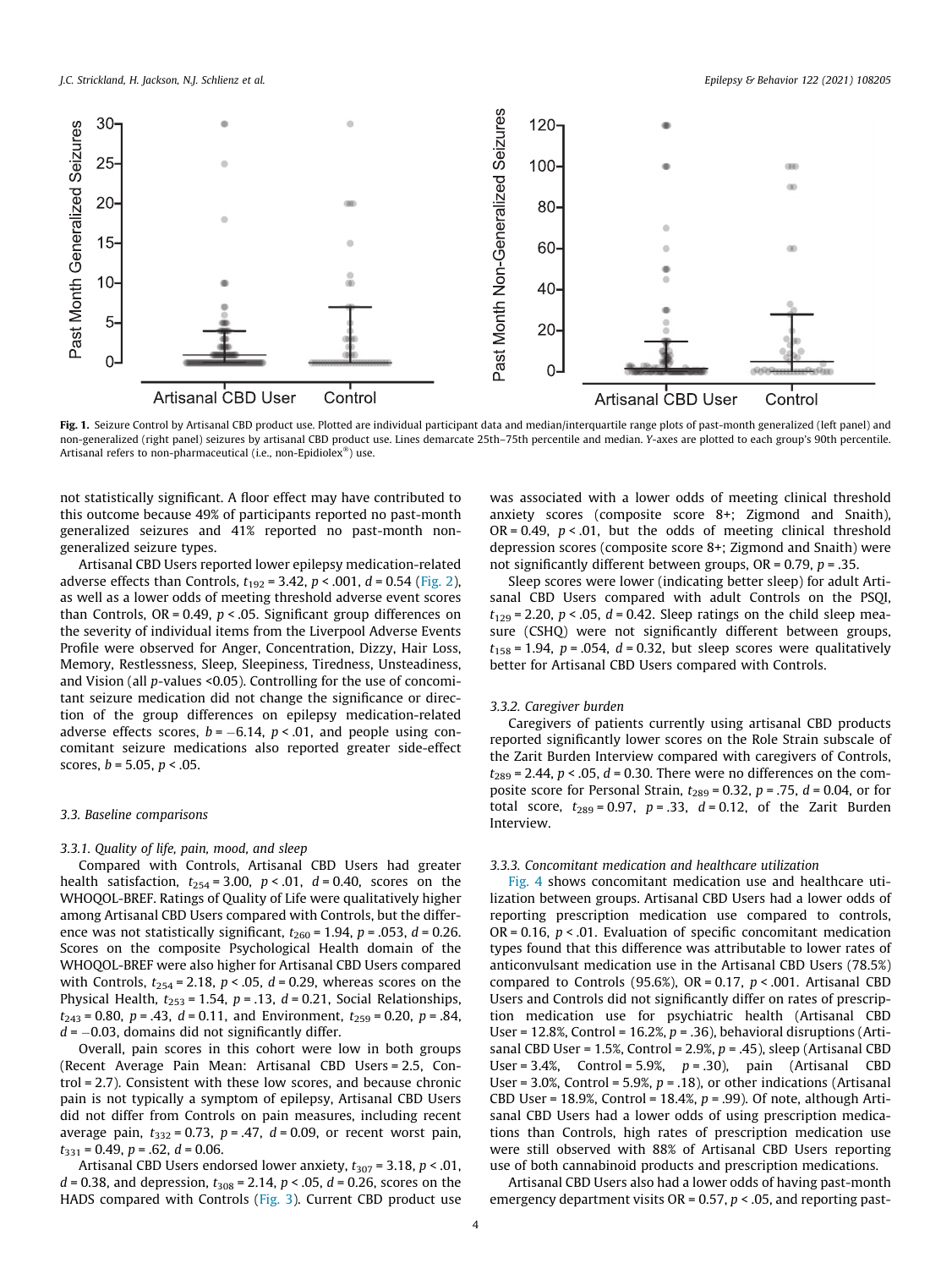<span id="page-4-0"></span>

Fig. 2. Epilepsy medication adverse effects. Plotted are group mean scores on the Liverpool Adverse Events Profile on total scores (top panel) and individual items (bottom panel). Controls (white bars) and participants using an artisanal CBD product (black bars) are plotted. Error bars are standard error of the mean. A clinical cutoff of greater than 45 is also presented in the top panel in the dotted line). Artisanal refers to non-pharmaceutical (i.e., non-Epidiolex®) use. Individual items available in the Supplemental **Materials** 

month sick days from school/work,  $OR = 0.60$ ,  $p < .05$ , compared with Controls. There were no significant differences between groups on the odds of OTC medication use,  $OR = 0.77$ ,  $p = .23$ , having a past-month outpatient medical visit,  $OR = 0.69$ ,  $p = .10$ , or a past-month hospital admission,  $OR = 0.64$ ,  $p = .18$ .

# 3.3.4. Cannabinoid dose effects

CBD dosing (raw and weight-based) was not significantly related to quality of life, pain, mood, sleep, or caregiver burden results with the exception that higher CBD mg/kg doses were associated with higher WHOQOL Environmental domain Quality of Life scores ( $p < .05$ ). Dosing was also not associated with healthcare utilization outcomes with the exception that higher CBD doses (both raw and weight adjusted), were associated with lower odds of a past-month outpatient visit ( $p < .05$ ).

# 3.3.5. Adverse effects of CBD use

Among the 280 baseline Artisanal CBD Users, the majority did not report an adverse effect in free text responses ( $N = 222$ ; 79%). The remaining reported experiencing side effects such as somnolence ( $N = 30$ ; 11%), high or prohibitive product cost ( $N = 12$ ; 4%), worsening of epilepsy symptoms  $(N = 10; 4%)$ , concerns about or barriers related to legality ( $N = 8$ ; 3%), and concerns about or experienced drug-drug interactions ( $N = 3, 1\%$ ).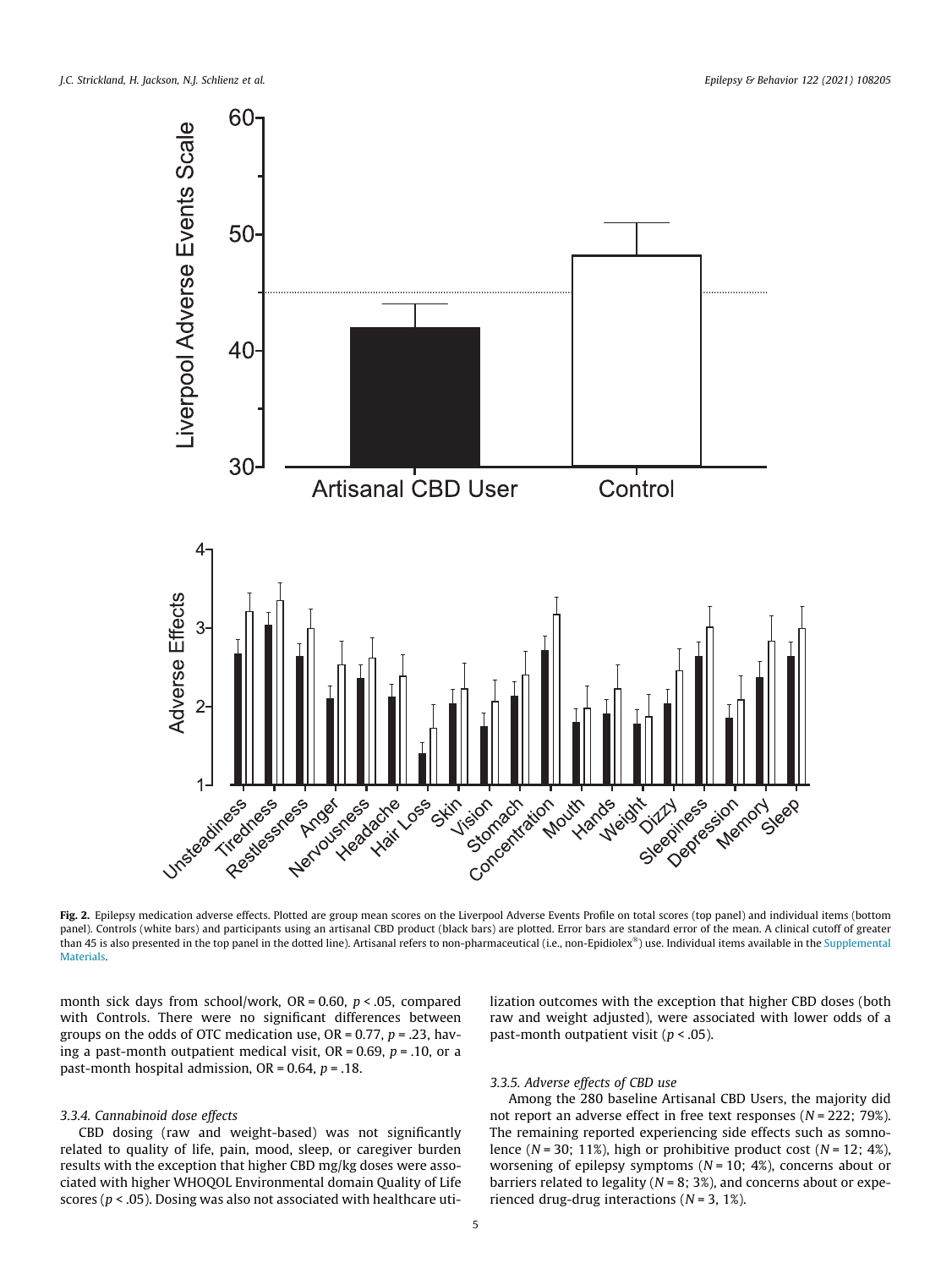<span id="page-5-0"></span>

Fig. 3. Anxiety and depression symptoms by Artisanal CBD product use. Plotted are mean scores (top) or percentage of participants meeting clinical cutoffs for those using an artisanal CBD product (black bars) or not using an artisanal CBD product (white bars) at the baseline assessment. Error bars are standard error of the mean. Artisanal refers to non-pharmaceutical (i.e., non-Epidiolex®) use.  $* p < .05; ** p < .01$ .

# 3.4. Longitudinal comparisons for control initiators

Follow-up assessments were completed by 190 participants (139 baseline Artisanal CBD Users and 51 Controls). Among baseline Controls, 27 reported using artisanal CBD products in all follow-ups completed, 20 sustained no artisanal CBD product use for all follow-up assessments, and 4 reported both using and not using artisanal CBD products in separate follow-up assessments. Among baseline Artisanal CBD Users with follow-up data, 128 reported using artisanal CBD products in all follow-ups completed, 4 reported not using artisanal CBD products in all follow-ups completed, and 7 reported both using and not using artisanal CBD products at separate follow-up assessments. Among participants that reported a reason for discontinuation, 4 reported cost constraints, 3 reported perceived drug–drug interactions, 1 reported worsening of epilepsy symptoms, 1 reported concerns about legality, 1 reported side effects, and 1 reported another rationale (i.e., switched to a different adjunctive medication during an anticonvulsant taper).

Controls that initiated artisanal CBD use during the follow-up period did not differ on quality of life, pain, mood, sleep, or caregiver burden measures at baseline compared with those who did not initiate (all  $p > 0.22$ ). Among participants that initiated artisanal CBD product use, 4 also reported using THC-dominant products and 2 also reported using products high in both THC and CBD concentrations.

A significant time by use interaction was observed for Quality of Life, Physical Health, and Psychological Health domains of the WHOQOL-BREF and the anxiety and depression subscales of the HADS, all ps < 0.05. Follow-up tests indicated significant increases in Quality of Life,  $b = 0.75$ ,  $p = .005$ , Physical Health,  $b = 2.73$ ,  $p < .001$ , and Psychological Health,  $b = 2.41$ ,  $p = .002$ , among participants who initiated artisanal CBD use, but no significant changes among baseline Controls who did not initiate use. Similarly, anxiety scores,  $b = -2.62$ ,  $p = .008$ , and depression scores,  $b = -3.87$ ,  $p < .001$  on the HADS decreased among participants who initiated artisanal CBD use but did not significantly change among those who did not initiate use. Group by time interactions were not significant for health satisfaction, pain, sleep, or caregiver burden measures, all  $ps > 0.05$ .

Artisanal CBD Users that sustained use during all follow-up assessments showed increased Health Satisfaction,  $b = 0.40$ ,  $p < .001$  and Environment,  $b = 0.45$ ,  $p = .02$ , scores on the WHOQOL-BREF at follow-up as well as a modest decrease in anxiety scores,  $b = -0.78$ ,  $p = .03$ , on the HADS. In addition, caregivers of CBD Users that sustained use during the follow-up period reported significant decreases in the Caregiver Burden total score,  $b = -1.14$ ,  $p = .045$  and Role Strain subscale,  $b = -0.59$ ,  $p = .009$ , at follow-up. No significant changes were observed at follow-up on ratings of pain, depression, or sleep (all ps > 0.05 in this group).

# 4. Discussion

This large, observational cohort study evaluated differences in a variety of health outcomes – psychiatric symptoms, healthcare utilization, and epilepsy-specific factors – based on artisanal CBD product use among people with epilepsy. No group differences were observed in seizure control based on self-reported number of past month seizures. Generally, higher quality of life, lower psychiatric symptom scores and improved sleep were observed among people using an artisanal CBD product based on both cross-sectional and longitudinal comparisons. Artisanal CBD Users reported significantly better epilepsy medication tolerability, a lower odds of prescription medication use and traditional anticonvulsant use, and reduced healthcare utilization compared with Controls. These findings are consistent with research indicating that practitioners recommending CBD in clinical care for epilepsy report integrating the use of CBD both as a means to improve patient quality of life as well as for seizure reduction [\[23\]](#page-7-0).

Seizure control did not differ based on artisanal CBD product use in this study. This may be related to a number of factors, including those that could not be controlled in the observational setting. Participants reported using a median CBD dose of 1.4 mg/ kg/day, which is well below the dose commonly used with pharmaceutical products (e.g., 10 mg/kg/day is the current recommend maintenance dose for pharmaceutical CBD). It is possible that the lower dose is due to the effects (either related to efficacy or tolerability) of THC or other cannabinoids and/or terpenes found in ''full-spectrum" or ''broad spectrum" artisanal CBD products compared with pharmaceutical CBD, or that most patients in this cohort were concurrently using other seizure control medications. Differences in dosing could also mean that a shorter effective halflife was observed due to either the lower dose and/or more infre-quent dosing [\[24\]](#page-8-0). Moreover, the relatively low daily doses used by this cohort, and the narrow range of doses reported may explain why dose effects were generally not observed in this study. Future work using artisanal CBD products is needed with more stringent experimental control over dosing frequency, amount, and chemotype to evaluate these explanations and their impact on seizure control outcomes.

Important to note is that Artisanal CBD Users also had a lower odds of reporting traditional anticonvulsant use than Controls (78.5% versus 95.6%). The possible benefits of CBD for seizure con-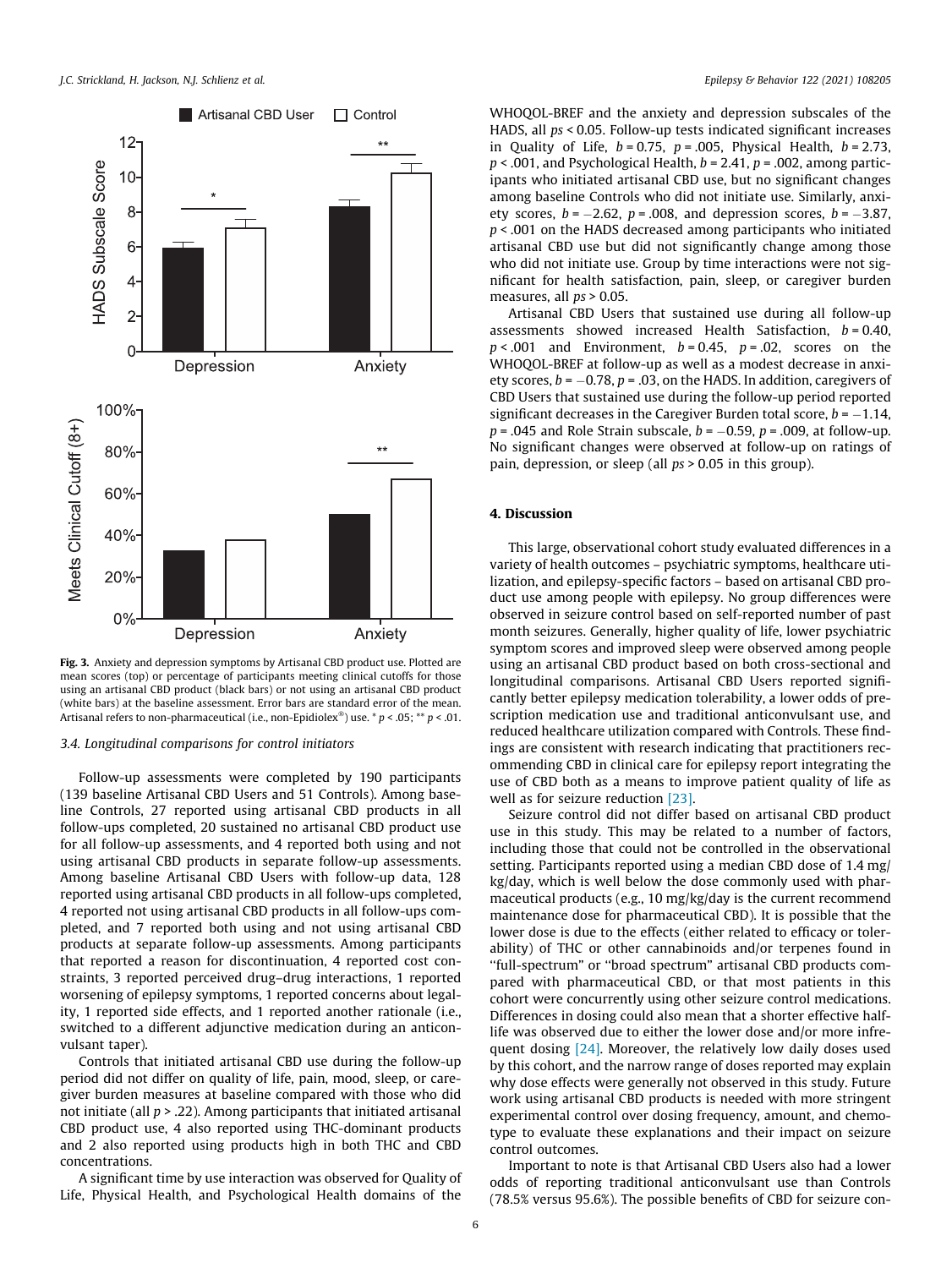<span id="page-6-0"></span>

Fig. 4. Healthcare utilization by Artisanal CBD product use. Plotted are the percentage of participants reporting use of prescription medications, over-the-counter medications, or the specified event in the past month or those using an artisanal CBD product (black bars) or not using an artisanal CBD product (white bars) in the baseline assessment. Artisanal refers to non-pharmaceutical (i.e., non-Epidiolex®) use. \*  $p < .05$ ; \*\*  $p < .01$ .

trol and psychiatric health thus should be considered in the context of potential risks associated with monotherapy compared to current standards of care for CBD as an adjunctive medication [for two case reports on sudden death risk see [\[25\]\]](#page-8-0). Factors such as stigma or lack of provider knowledge about medicinal cannabis may lead to reduced patient-provider communication about cannabis use. Lack of communication can heighten potential risks when treatment course is undertaken as entirely patient-directed rather guided by patient–provider interactions. These findings therefore further emphasize the need for controlled research to determine optimal methods for artisanal CBD product use in the treatment of epilepsy to determine CBD product types, doses, and concomitant use of other medications that maximize possible clinical benefit while minimizing potential risks.

The improvement in symptomatic depression and anxiety is a notable finding and is consistent with recent open-label clinical trials demonstrating improvements in quality of life following pharmaceutical CBD treatment in patients with epilepsy [\[26,27\].](#page-8-0) Psychiatric comorbidity has become a prominent emphasis in recent years as the interest in providing comprehensive neuropsychiatric care in epilepsy has increased. The current study suggests that comorbid psychiatric symptoms may improve with cannabinoids through mechanism(s) that may relate to direct effects of CBD and/or amelioration of unwanted side effects from concomitant antiepileptic medication. Rationales for use by study participants in this study were consistent with these possible pathways insofar as some participants reported using CBD products alone for seizure control, some reported using CBD products as an adjunct to prescription medications to improve inadequate seizure control, and others reported using as an adjunct to prescription medications to reduce adverse effects of those medications. These data are broadly consistent with existing reports across epilepsy types, including severe forms, where quality of life improves if depression symptoms improve, even if discrete seizure control does not appreciably change [\[26\]](#page-8-0).

In contrast to other patient populations in the parent study, all those with epilepsy reported using a CBD product, although some reported additional use of cannabis products with other cannabinoid composition. This is consistent with data showing that patients with epilepsy tend to self-select CBD-dominant products when seeking medicinal cannabis from commercial sources with the intention of treating epilepsy [\[6\]](#page-7-0). This tendency is relevant considering the cost and regulatory barriers in obtaining access to pharmaceutical grade CBD extract, and suggests that patients with epilepsy are using artisanal products of a similar chemotype. Important to also note is that a subset of participants experienced adverse effects from artisanal CBD products, some of which motivated discontinuation of use. These adverse experiences included medical effects such as off-target side effects and drug–drug interactions as well as included prohibitive costs and legal concerns. These findings emphasize the need for further investigation of these potentially adverse experiences to predict who might experience them and with which products.

This study is broadly limited by the use of an observational cohort that is limited to self-report data. These limitations mean that we are not able to directly verify epilepsy characteristics and did not have control over factors like CBD dose or frequency of administration. These limitations are partly offset by the strengths of the observational approach. Specifically, observational research methods in large, real-world samples allow for evaluation of CBD product use in an individual's natural environment and avoid generalization limitations related to ability to participate in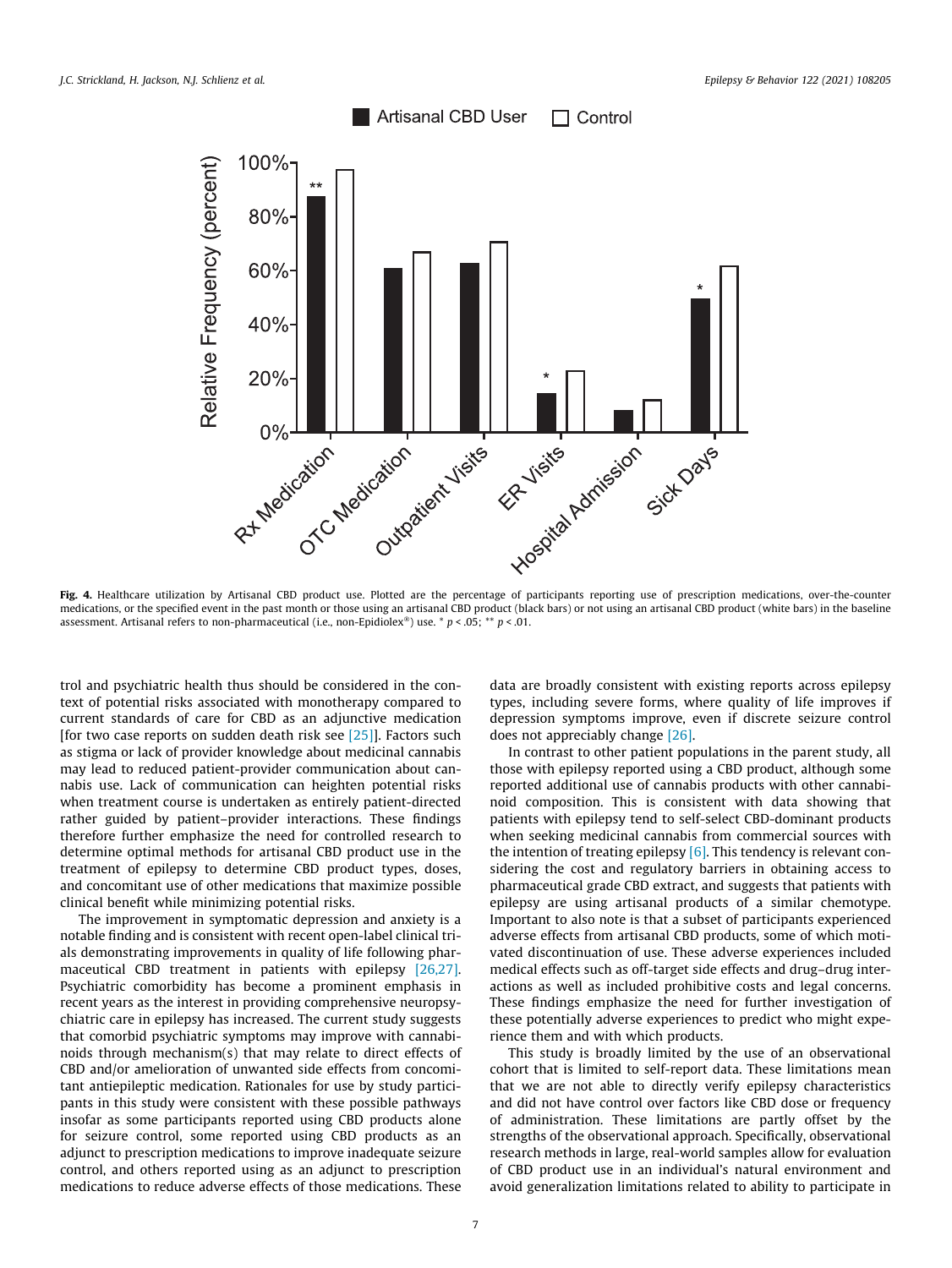<span id="page-7-0"></span>clinical trial research (e.g., due to time or accessibility constraints). Future work is needed in more controlled contexts to extend this research. For example, ecological momentary assessment (EMA) designs could evaluate the effect of specific products on seizure control or mood improvement under a more proximal time course (e.g., day-to-day, within-day). These kinds of studies could help determine if mood or sleep improvement is dependent upon improvements in seizure control or occur independently of changes in seizure frequency or strength.

This study is also limited by the convenience sample design (e.g., people registered with the Realm of Caring Foundation), which may not generalize to the broader population of patients with epilepsy. Of note, the nature of the sample means that there is a possible referral bias and related increases in expectation for clinical benefit. We also did not collect information about cognitive performance and future studies would benefit from cognitivebehavioral assessments to index changes in conjunction with (or independent from) psychological health. As noted in prior analyses in the parent cohort  $[15]$ , relatively high rates of missing data were observed for the longitudinal component likely due to the modest incentives used. Effect sizes also ranged in size with some small (e.g., WHOQOL-BREF;  $d = 0.27$ ), and others medium (Liverpool Adverse Effect Profile;  $d = 0.53$ ) by standard convention. The effects of concomitant anticonvulsant usage cannot be discounted and may provide synergistic effects that allowed lower dosages of CBD products. Notably, no impacts were observed for pain (a symptom not tied to epilepsy) demonstrating that these effects cannot be solely attributed to a positive report bias. Because it is not known how these findings translate to broader clinical samples, we recommend replication under more controlled conditions with larger and more consistent dosing schedules.

These findings broadly highlight real-world evidence for the possible utility of artisanal CBD products in a diverse and heterogenous population of patients with epilepsy. Although the lack of a placebo control group precludes determination of efficacy, the consistent observation of clinically meaningful differences between groups at baseline and with Controls who initiated artisanal CBD product use over time suggests that use of these products can improve health and quality of life for people with epilepsy. This evidence of artisanal CBD use, with broadly positive clinical effects, emphasizes the need for controlled trials in more directed patient populations with a range of non-pharmaceutical CBD products already used in the commercial market. These data emphasize a potential utility of these products that must be considered as an integral component of clinical care for epilepsy as well as for psychiatric symptoms, either comorbid with or independent to the condition.

# Acknowledgments

The authors would like to thank the study participants and staff at Realm of Caring Foundation and Johns Hopkins University School of Medicine that assisted with this project.

# Declarations of Interest

RV has received financial compensation as a consultant or advisory board member from Canopy Growth Corporation, MyMD Pharmaceuticals, WebMD, and Syqe Medical Ltd. MBM is an employee of Canopy Growth Corporation and past non-executive director at AusCann Group Holdings Ltd. JAS has received research funding from Lundbeck (institution only), and receives royalties from Springer.

# Role of Funding Source

Realm of Caring, a non-profit organization, worked collaboratively with Johns Hopkins University investigators on study conceptualization, advertising, data interpretation, and manuscript preparation.

# Appendix A. Supplementary data

Supplementary data to this article can be found online at [https://doi.org/10.1016/j.yebeh.2021.108205.](https://doi.org/10.1016/j.yebeh.2021.108205)

# References

- [1] [Sarris J, Sinclair J, Karamacoska D, Davidson M, Firth J. Medicinal cannabis for](http://refhub.elsevier.com/S1525-5050(21)00466-2/h0005) [psychiatric disorders: a clinically-focused systematic review. BMC Psychiatry](http://refhub.elsevier.com/S1525-5050(21)00466-2/h0005) [2020;20:24.](http://refhub.elsevier.com/S1525-5050(21)00466-2/h0005)
- [2] [Friedman D, French JA, Maccarrone M. Safety, efficacy, and mechanisms of](http://refhub.elsevier.com/S1525-5050(21)00466-2/h0010) [action of cannabinoids in neurological disorders. Lancet Neurol](http://refhub.elsevier.com/S1525-5050(21)00466-2/h0010) [2019;18:504–12.](http://refhub.elsevier.com/S1525-5050(21)00466-2/h0010)
- [3] [Devinsky O, Cross JH, Laux L, Marsh E, Miller I, Nabbout R, et al. Trial of](http://refhub.elsevier.com/S1525-5050(21)00466-2/h0015) [cannabidiol for drug-resistant seizures in the Dravet Syndrome. N Engl J Med](http://refhub.elsevier.com/S1525-5050(21)00466-2/h0015) [2017;376:2011–20](http://refhub.elsevier.com/S1525-5050(21)00466-2/h0015).
- [4] [Devinsky O, Patel AD, Cross JH, Villanueva V, Wirrell EC, Privitera M, et al.](http://refhub.elsevier.com/S1525-5050(21)00466-2/h0020) [Effect of cannabidiol on drop seizures in the Lennox-Gastaut Syndrome. N Engl](http://refhub.elsevier.com/S1525-5050(21)00466-2/h0020) [J Med 2018;378:1888–97](http://refhub.elsevier.com/S1525-5050(21)00466-2/h0020).
- [5] [Miller I, Scheffer IE, Gunning B, Sanchez-Carpintero R, Gil-Nagel A, Perry MS,](http://refhub.elsevier.com/S1525-5050(21)00466-2/h0025) [et al. Dose-ranging effect of adjunctive oral cannabidiol vs placebo on](http://refhub.elsevier.com/S1525-5050(21)00466-2/h0025) [convulsive seizure frequency in Dravet Syndrome: A randomized clinical](http://refhub.elsevier.com/S1525-5050(21)00466-2/h0025) [trial. JAMA Neurol 2020;77\(5\):613–21](http://refhub.elsevier.com/S1525-5050(21)00466-2/h0025).
- [6] [Kerr A, Walston V, Wong VSS, Kellogg M, Ernst L. Marijuana use among](http://refhub.elsevier.com/S1525-5050(21)00466-2/h0030) [patients with epilepsy at a tertiary care center. Epilepsy Behav 2019;97:144–8](http://refhub.elsevier.com/S1525-5050(21)00466-2/h0030).
- [7] [Bonn-Miller MO, Loflin MJE, Thomas BF, Marcu JP, Hyke T, Vandrey R. Labeling](http://refhub.elsevier.com/S1525-5050(21)00466-2/h0035) [accuracy of cannabidiol extracts sold online. JAMA 2017;318:1708–9.](http://refhub.elsevier.com/S1525-5050(21)00466-2/h0035)
- [8] Barry JJ, Ettinger AB, Friel P, Gilliam FG, Harden CL, Hermann B, et al. Consensus statement: the evaluation and treatment of people with epilepsy and affective disorders. Epilepsy Behav 2008;13 (Suppl 1): S1-29.
- [9] [Salpekar JA, Mula M. Common psychiatric comorbidities in epilepsy: How big](http://refhub.elsevier.com/S1525-5050(21)00466-2/h0045) [of a problem is it? Epilepsy Behav 2019;98:293–7](http://refhub.elsevier.com/S1525-5050(21)00466-2/h0045).
- [10] [Salpekar JA, Basu T, Thangaraj S, Maguire J. The intersections of stress, anxiety](http://refhub.elsevier.com/S1525-5050(21)00466-2/h0050) [and epilepsy. Int Rev Neurobiol 2020;152:195–219](http://refhub.elsevier.com/S1525-5050(21)00466-2/h0050).
- [11] [Hurd YL, Spriggs S, Alishayev J, Winkel G, Gurgov K, Kudrich C, et al.](http://refhub.elsevier.com/S1525-5050(21)00466-2/h0055) [Cannabidiol for the reduction of cue-induced craving and anxiety in drug](http://refhub.elsevier.com/S1525-5050(21)00466-2/h0055)[abstinent individuals with heroin use disorder: a double-blind randomized](http://refhub.elsevier.com/S1525-5050(21)00466-2/h0055) [placebo-controlled trial. Am J Psychiatry 2019;176:911–22.](http://refhub.elsevier.com/S1525-5050(21)00466-2/h0055)
- [12] [Lee JLC, Bertoglio LJ, Guimaraes FS, Stevenson CW. Cannabidiol regulation of](http://refhub.elsevier.com/S1525-5050(21)00466-2/h0060) [emotion and emotional memory processing: relevance for treating anxiety](http://refhub.elsevier.com/S1525-5050(21)00466-2/h0060)[related and substance abuse disorders. Br J Pharmacol 2017;174:3242–56](http://refhub.elsevier.com/S1525-5050(21)00466-2/h0060).
- [13] [Crippa JAS, Derenusson GN, Ferrari TB, Wichert-Ana L, Duran FLS, Martin-](http://refhub.elsevier.com/S1525-5050(21)00466-2/h0065)[Santos R, et al. Neural basis of anxiolytic effects of cannabidiol \(CBD\) in](http://refhub.elsevier.com/S1525-5050(21)00466-2/h0065) [generalized social anxiety disorder: a preliminary report. J Psychopharmacol](http://refhub.elsevier.com/S1525-5050(21)00466-2/h0065) [2011;25:121–30](http://refhub.elsevier.com/S1525-5050(21)00466-2/h0065).
- [14] [Wright M, Di Ciano P, Brands B. Use of Cannabidiol for the Treatment of](http://refhub.elsevier.com/S1525-5050(21)00466-2/h0070) [Anxiety: A short synthesis of pre-clinical and clinical evidence. Cannabis](http://refhub.elsevier.com/S1525-5050(21)00466-2/h0070) [Cannabinoid Res 2020;5:191–6](http://refhub.elsevier.com/S1525-5050(21)00466-2/h0070).
- [15] Schlienz NJ, Scalsky R, Martin EL, Jackson H, Munson J, Strickland JC, Bonn-Miller MO, Loflin M, Vandrey R. A cross-sectional and prospective comparison of medicinal cannabis users and controls on self-reported health. Cannabis Cannabinoid Res 2020;ePub.
- [16] [The WHOQOL Group. Development of the World Health Organization](http://refhub.elsevier.com/S1525-5050(21)00466-2/h0080) [WHOQOL-BREF quality of life assessment. Psychol Med 1998;28:551–8](http://refhub.elsevier.com/S1525-5050(21)00466-2/h0080).
- [17] [Childs JD, Piva SR, Fritz JM. Responsiveness of the numeric pain rating scale in](http://refhub.elsevier.com/S1525-5050(21)00466-2/h0085) [patients with low back pain. Spine 2005;30:1331–4](http://refhub.elsevier.com/S1525-5050(21)00466-2/h0085).
- [18] [Zigmond AS, Snaith RP. The hospital anxiety and depression scale. Acta](http://refhub.elsevier.com/S1525-5050(21)00466-2/h0090) [Psychiatr Scand 1983;67:361–70](http://refhub.elsevier.com/S1525-5050(21)00466-2/h0090).
- [19] [Buysse DJ, Reynolds CF, Monk TH, Berman SR, Kupfer DJ. The Pittsburgh Sleep](http://refhub.elsevier.com/S1525-5050(21)00466-2/h0095) [Quality Index: a new instrument for psychiatric practice and research.](http://refhub.elsevier.com/S1525-5050(21)00466-2/h0095) [Psychiatry Res 1989;28:193–213](http://refhub.elsevier.com/S1525-5050(21)00466-2/h0095).
- [20] Owens JA, Spirito A, McGuinn M. The Children's Sleep Habits Questionnaire (CSHQ): psychometric properties of a survey instrument for school-aged children. Sleep 2000;23: 1043-51.
- [21] Bédard M, Molloy DW, Squire L, Dubois S, Lever JA, O'Donnell M. The Zarit Burden Interview: a new short version and screening version. Gerontologist 2001;41: 652-7.
- [22] [Panelli RJ, Kilpatrick C, Moore SM, Matkovic Z, D'Souza WJ, O'Brien TJ. The](http://refhub.elsevier.com/S1525-5050(21)00466-2/h0110) [Liverpool Adverse Events Profile: relation to AED use and mood. Epilepsia](http://refhub.elsevier.com/S1525-5050(21)00466-2/h0110) [2007;48:456–63](http://refhub.elsevier.com/S1525-5050(21)00466-2/h0110).
- [23] [Klotz KA, Schulze-Bonhage A, Antonio-Arce VS, Jacobs J. Cannabidiol for](http://refhub.elsevier.com/S1525-5050(21)00466-2/h0115) [treatment of childhood epilepsy-a cross-sectional survey. Front Neurol](http://refhub.elsevier.com/S1525-5050(21)00466-2/h0115) [2018;9:731](http://refhub.elsevier.com/S1525-5050(21)00466-2/h0115).